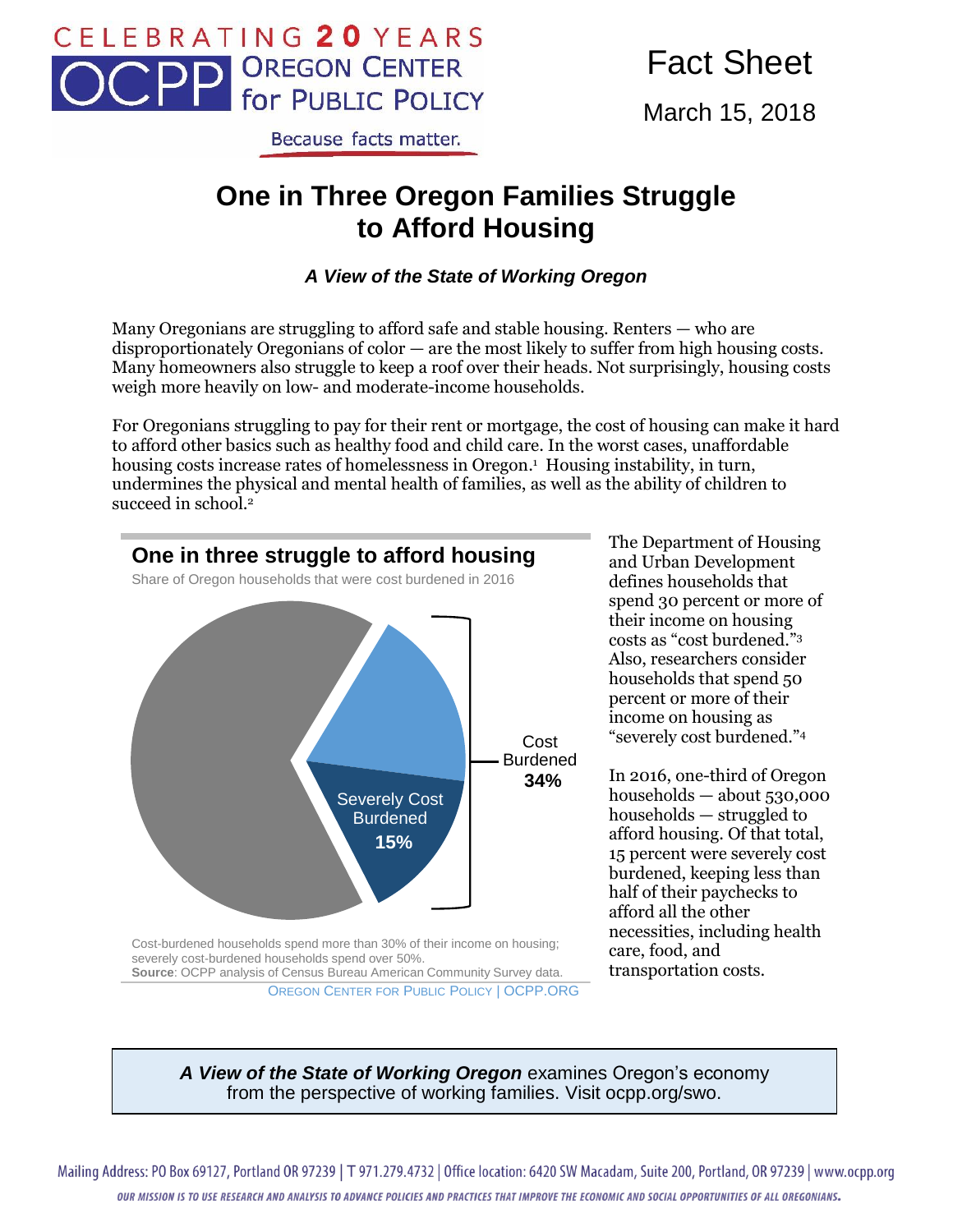### **Half of Oregon renters and a quarter of homeowners are cost burdened**

Share of income spent on housing expenses in 2016



Renters are more likely to be cost burdened than homeowners. In 2016, only about half of all renter households were able to reasonably afford their rent and utilities. Of those, nearly one in four spent more than half of their income on housing costs, and are considered severely costburdened. There were over 151,000 severely costburdened renter households in Oregon.

A smaller share of homeowners pay too much for housing. In 2016, about 24 percent of homeowners about 234,000 in total  $$ were cost burdened. Of those, more than a third – about 92,000 or 9 percent – were severely cost burdened.

# **Oregon households of color more likely to rent**

Share of racial or ethnic group renting their residence in Oregon in 2016



All groups have a statistically significant difference compared to white (non-Hispanic) households at the 90% confidence level. **Source**: OCPP analysis of Census Bureau American Community Survey data.

OREGON CENTER FOR PUBLIC POLICY | OCPP.ORG

Housing costs weigh more heavily on communities of color, as they are more likely to be renters and have lower incomes.<sup>5</sup> While one-third (35 percent) of Oregon's non-Hispanic white households are renters, majorities of all communities of color rent, except for Asian Americans. This is especially significant for Oregon's Black/African-American community, where seven in ten households are renters, double the rate of non-Hispanic white Oregon households.

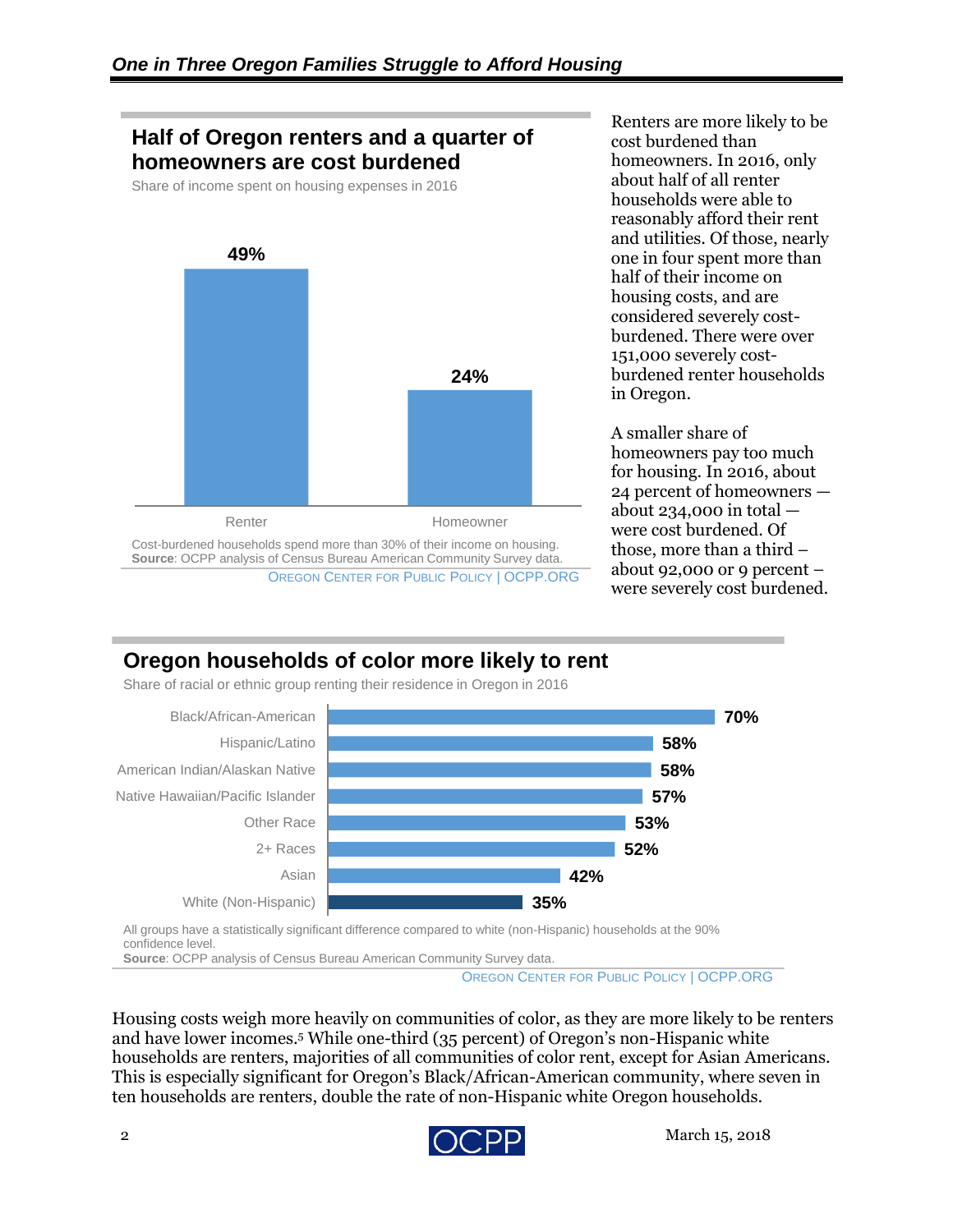# **Oregon's cost burdened renter households exceed total households in Portland**



In 2016, there were more renter households in Oregon that spent 30 percent or more of their income to pay for housing costs than the total number of households in Portland.

That year, there were nearly 298,000 cost-burdened renter households in Oregon, compared to 264,000 total households in Portland.<sup>6</sup>

Cost-Burdened Renter Households Total Households in Portland

Cost-burdened households spend more than 30% of their income on housing. **Source**: OCPP analysis of Census Bureau American Community Survey data. OREGON CENTER FOR PUBLIC POLICY | OCPP.ORG

#### **Large majority of low-income renters struggle to afford housing**

Share of Oregon renter households making less than \$25,000 in 2016 that were cost burdened



Not surprisingly, households with lower incomes are much more likely to struggle to afford a safe and stable rental. Nearly two in every three renting households making less than \$25,000 in 2016 spent more than half of their income on housing.

When adding the renter households paying between 30 percent and 50 percent of their income in housing costs, about 85 percent of all renter households making less than \$25,000 were cost burdened.

Cost-burdened households spend more than 30% of their income on housing; severely cost-burdened households spend over 50%.

**Source**: OCPP analysis of Census Bureau American Community Survey data.

OREGON CENTER FOR PUBLIC POLICY | OCPP.ORG

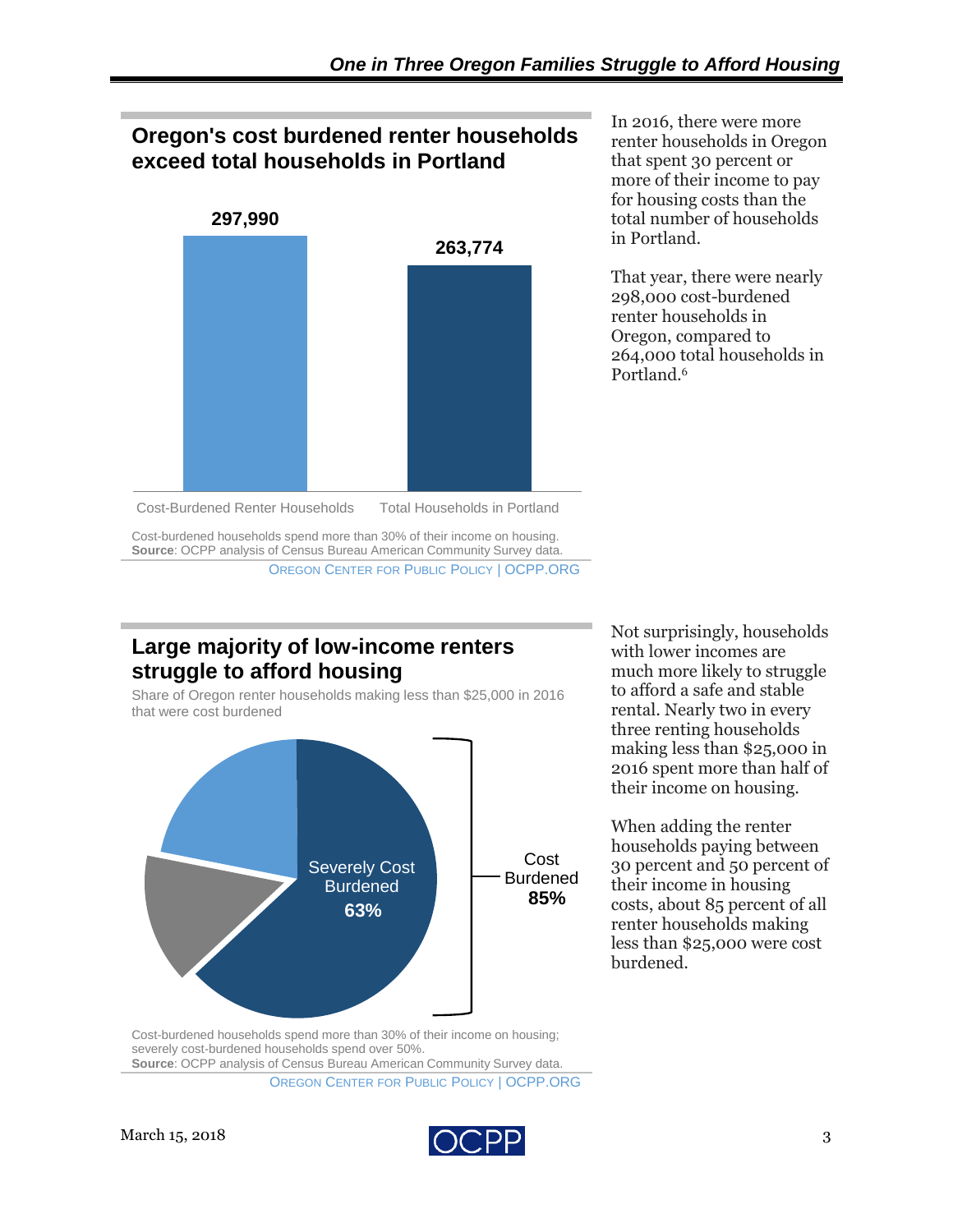### **Rent is too high for most lower-income Oregonians**

Share of income groups paying more than 30% of income for housing costs in Oregon in 2016



Moderate-income Oregonians also struggle with housing costs. Over half of Oregon renter households making between \$25,000 and \$50,000 per year were cost burdened in 2016.

#### **Conclusion**

Affording a safe and stable place to live is a challenge for many Oregonians, particularly those who rent. The data confirms that Oregon's housing affordability crisis is real.

#### **Endnotes**

<sup>1</sup> Poverty and lack of affordable housing are the leading causes of homelessness in America, according to the National Law Center on Homelessness & Poverty, *Homelessness in America: Overview of Data and Causes*, https://www.nlchp.org/documents/Homeless\_Stats\_Fact\_Sheet.

<sup>2</sup> "Housing instability negatively affects the health of children and caregivers," Science Daily, January 22, 2018; National Poverty Center, Housing Instability and Health: Findings from the Michigan Recession and Recovery Study, March 2010, available at

http://www.npc.umich.edu/publications/policy\_briefs/brief29/NPC%20Policy%20Brief%20- %2029.pdf; Diana Bowman et. al., *Summary of the State of Research on the Relationship Between Homelessness and Academic Achievement Among School-Aged Children and Youth, National Center for Homeless Education*, January 2012, available at https://nche.ed.gov/downloads/nche\_research\_pub.pdf.

<sup>3</sup> The costs include the full cost of housing, including any mortgage, rent, or utility costs. To determine the percent of cost-burdened and severely cost-burdened Oregon households, this analysis used the methodology established by the Center on Budget and Policy Priorities in https://www.cbpp.org/research/2017-federal-rental-assistance-factsheets-sources-andmethodology?fa=view&id=3464.

<sup>4</sup> The U.S. Department of Housing and Urban Development (HUD) uses the 30 percent threshold to define cost burdens, see https://www.hud.gov/program\_offices/comm\_planning/affordablehousing/.